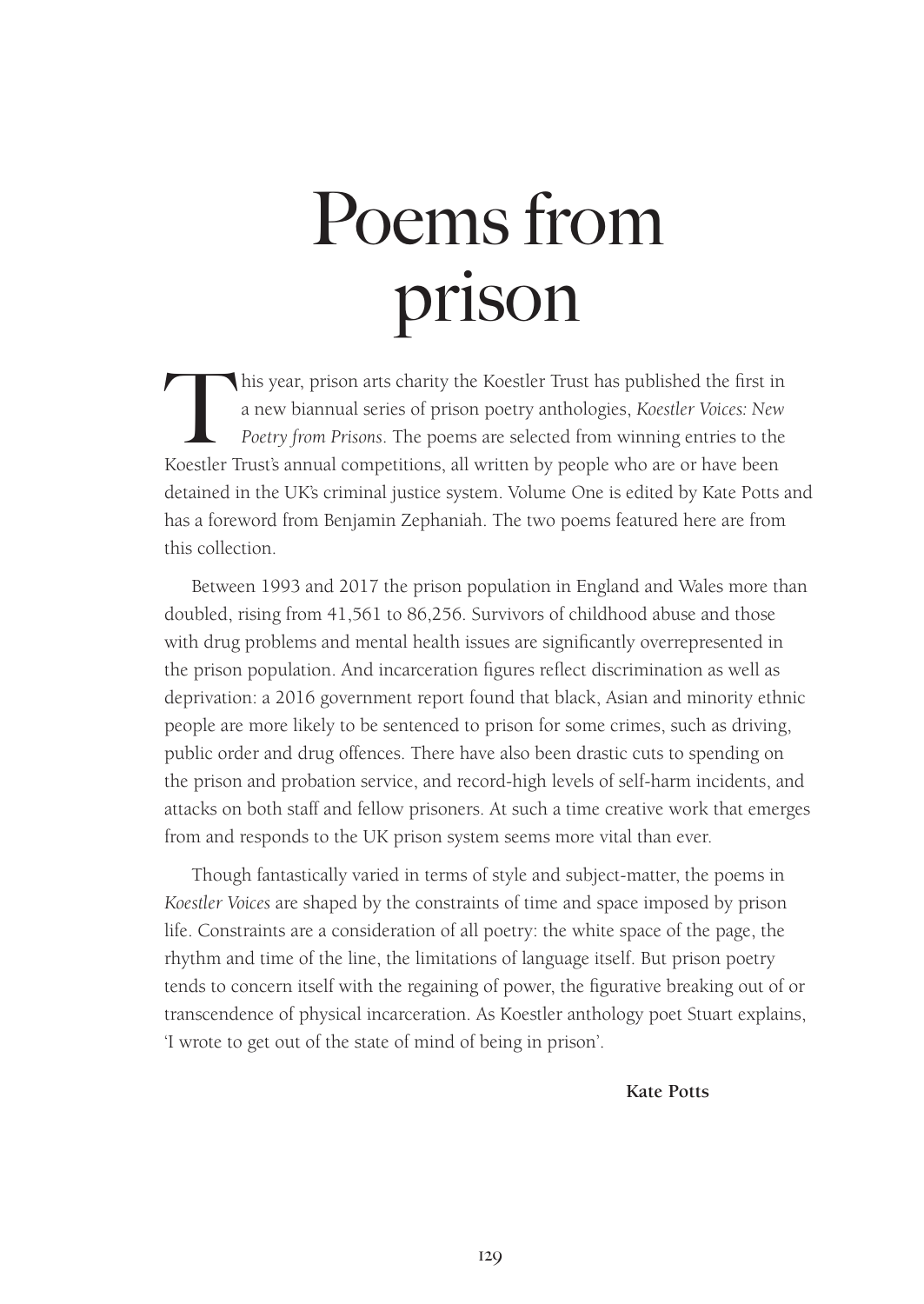#### Soundings

## Networked Gym-Fit Recidivist

This is what I've learnt from being in prison again. I've learnt five out of 750 of us have three weeks to sew a creatively written patch. I've learnt it pays to be first in the queue for the servery or go hungry. I've learnt the sound of nonchalant callousness is a prison officer bellowing. I've learnt that gym or chapel makes us feel less like income-streams or cattle. I've learnt your best source of help is your peers so I'm networked. And gym-fit. I've learnt how to make a tattoo gun out of a Playstation Two. I've learnt most murderers look like me, or you. I've learnt of a joint enterprise robbing you blind. Care UK, Carillion and People Plus; they're on the inside. I've learnt that the immigration service's delays mean foreign nationals have extended stays. Oh, and by the way, taxpayer you're the one who pays. I've learnt a part-privatised probation worker has eighty or ninety on her books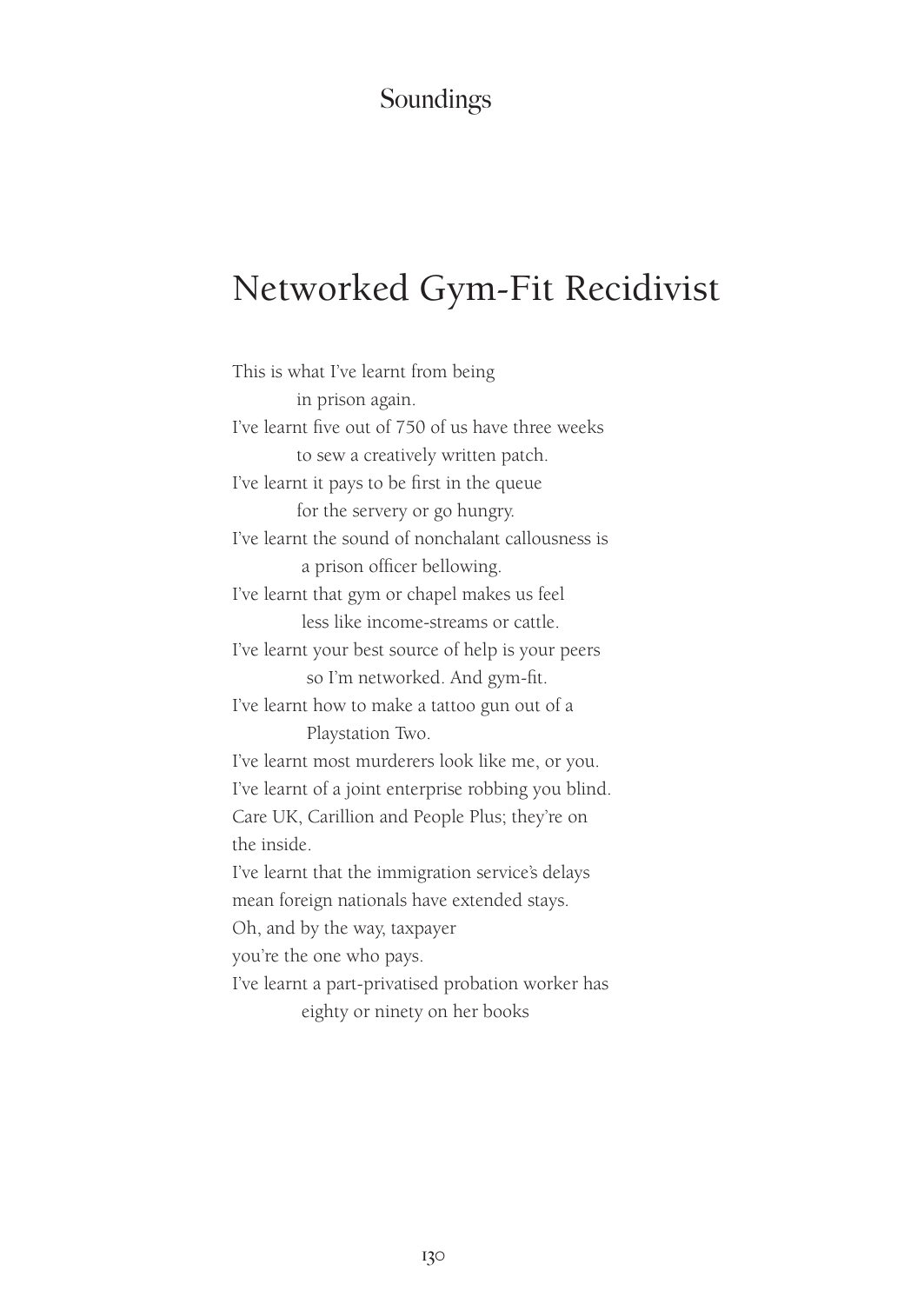#### Poems from prison

And will recall us on a whim, depending on how her in-tray looks. I've learnt a paranoid schizophrenic's sojourn was nine years beyond his sentence And he'll now trade coffee or food for a burn. I've learnt the Juno team's ineptness makes them carpet-bomb all domestics. I've learnt a broken-legged Vietnamese was untreated for sixteen days. I've learnt a man from Vilnius pulled out four of his own teeth. I've learnt that a towel and kettle is all you need On healthcare wing, under constant obs for a suicide to succeed. I've learnt that prison is a Mecca for the shopper. 'Burn', Spice, prescription meds, narcotics of any flavour, mobile phones of any colour. I've learnt that despite private profit's prison glass there's neither rehabilitation nor correction with many street-homeless post-detention. It's just a scam, the wrapper's off.

*Neil*